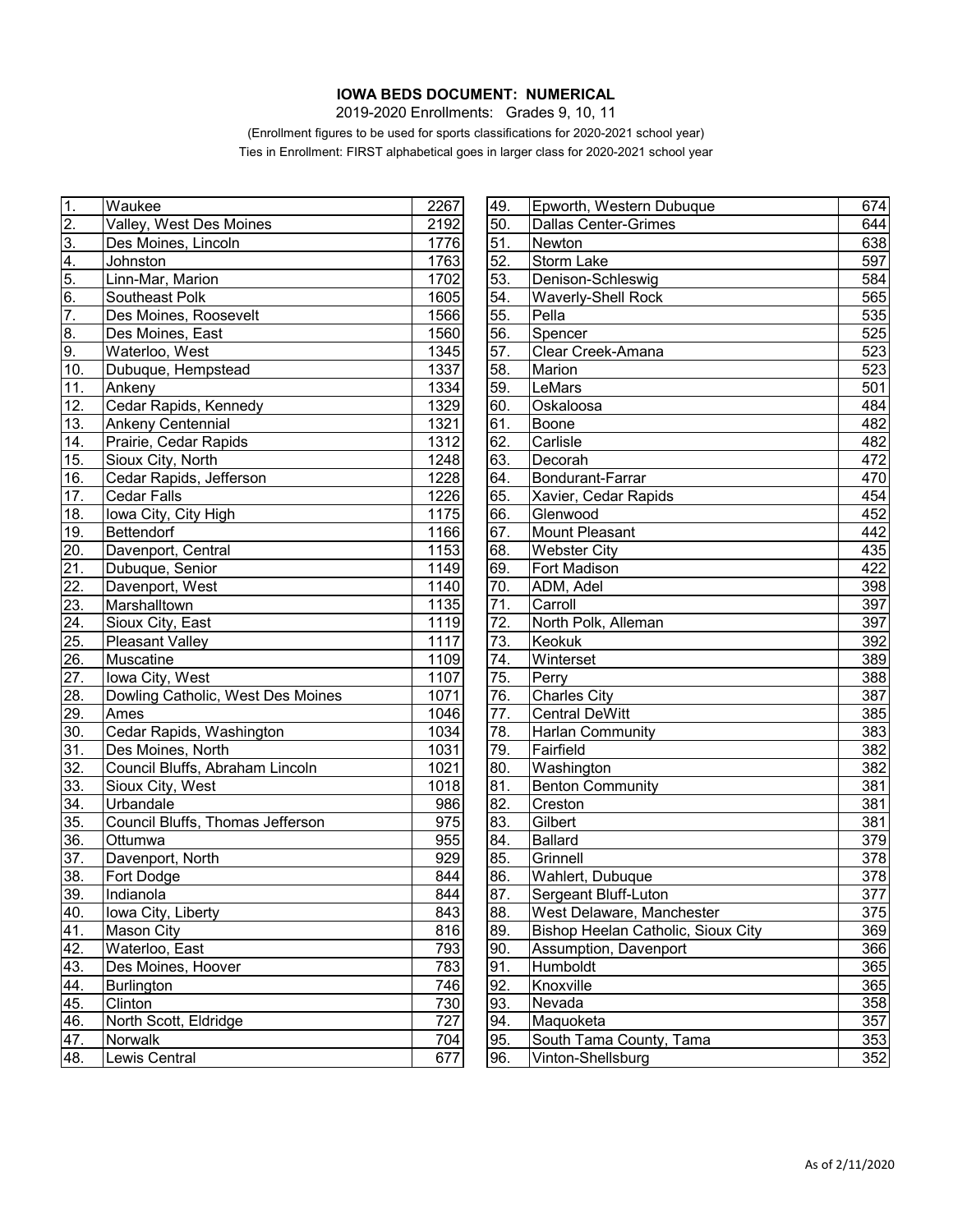| 97.  | Center Point-Urbana                | 348              |
|------|------------------------------------|------------------|
| 98.  | Solon                              | 346              |
| 99.  | Independence                       | 339              |
| 100. | Saydel                             | 338              |
| 101. | MOC-Floyd Valley                   | 330              |
| 102. | Hampton-Dumont-Cal                 | 327              |
| 103. | Atlantic                           | 323              |
| 104. | Algona                             | 320              |
| 105. | Mount Vernon                       | 315              |
| 106. | Clear Lake                         | 314              |
| 107. | Sioux Center                       | 310              |
| 108. | Monticello                         | 301              |
| 109. | Clarke, Osceola                    | 300              |
| 110. | Centerville                        | 299              |
| 111. | Crestwood, Cresco                  | 296              |
| 112. | <b>Estherville Lincoln Central</b> | 295              |
| 113. | Mid-Prairie, Wellman               | 294              |
| 114. | Williamsburg                       | 293              |
| 115. | Iowa Falls - Alden                 | 292              |
| 116. | Spirit Lake                        | 291              |
| 117. | Anamosa                            | 289              |
| 118. | Albia                              | 288              |
| 119. | <b>West Liberty</b>                | 284              |
| 120. | Davis County, Bloomfield           | 283              |
| 121. | Sheldon                            | 277              |
| 122. | Waukon                             | 274              |
| 123. | Oelwein                            | 272              |
| 124. | <b>Greene County</b>               | 259              |
| 125. | Chariton                           | 256              |
| 126. | <b>Forest City</b>                 | 256              |
| 127. | New Hampton                        | 256              |
| 128. | Okoboji, Milford                   | 250              |
| 129. | North Fayette Valley               | 247              |
| 130. | Central Lee, Donnellson            | 246              |
| 131. | Cherokee, Washington               | $\overline{2}44$ |
| 132. | Roland-Story, Story City           | 243              |
| 133. | PCM, Monroe                        | $\frac{1}{242}$  |
| 134. | Union, LaPorte City                | $\overline{242}$ |
| 135. | Red Oak                            | 241              |
| 136. | Tipton                             | 241              |
| 137. | Des Moines Christian               | 239              |
| 138. | West Marshall, State Center        | 239              |
| 139. | Clarinda                           | 233              |
| 140. | West Lyon, Inwood                  | 233              |
| 141. | Eddyville-Blakesburg- Fremont      | 232              |
| 142. | Garner-Hayfield-Ventura            | 232              |
| 143. | Camanche                           | 231              |
| 144. | Shenandoah                         | 229              |
| 145. | Unity Christian, Orange City       | 227              |
| 146. | <b>OABCIG</b>                      | 226              |
| 147. | Southeast Valley, Gowrie           | 226              |
| 148. | West Burlington                    | 226              |
| 149. | Clarion-Goldfield-Dows             | 222              |
| 150. | Kuemper Catholic, Carroll          | 219              |
|      |                                    |                  |

| 97.  | Center Point-Urbana                | 348 |      | 151. Osage                         | 214 |
|------|------------------------------------|-----|------|------------------------------------|-----|
| 98.  | Solon                              | 346 | 152. | Panorama, Panora                   | 212 |
| 99.  | Independence                       | 339 | 153. | Pocahontas Area                    | 210 |
| 100. | Saydel                             | 338 | 154. | Emmetsburg                         | 209 |
| 101. | MOC-Floyd Valley                   | 330 | 155. | Beckman Catholic, Dyersville       | 207 |
| 102. | Hampton-Dumont-Cal                 | 327 | 156. | Northeast, Goose Lake              | 205 |
| 103. | Atlantic                           | 323 | 157. | Louisa-Muscatine                   | 204 |
|      | 104. Algona                        | 320 | 158. | Jesup                              | 202 |
| 105. | Mount Vernon                       | 315 | 159. | Sioux Central, Sioux Rapids        | 202 |
|      | 106. Clear Lake                    | 314 | 160. | Dike-New Hartford                  | 201 |
|      | 107. Sioux Center                  | 310 | 161. | Eagle Grove                        | 200 |
| 108. | Monticello                         | 301 | 162. | Treynor                            | 200 |
| 109. | Clarke, Osceola                    | 300 | 163. | Belmond-Klemme                     | 199 |
| 110. | Centerville                        | 299 |      | 164. Sibley-Ocheyedan              | 195 |
| 111. | Crestwood, Cresco                  | 296 | 165. | Underwood                          | 193 |
| 112. | <b>Estherville Lincoln Central</b> | 295 | 166. | Western Christian, Hull            | 192 |
|      | 113. Mid-Prairie, Wellman          | 294 | 167. | Denver                             | 191 |
|      | 114. Williamsburg                  | 293 | 168. | <b>Rock Valley</b>                 | 191 |
| 115. | Iowa Falls - Alden                 | 292 | 169. | Cardinal, Eldon                    | 190 |
| 116. | Spirit Lake                        | 291 | 170. | <b>West Central Valley, Stuart</b> | 190 |
| 117. | Anamosa                            | 289 | 171. | West Sioux, Hawarden               | 190 |
| 118. | Albia                              | 288 | 172. | South Hardin                       | 188 |
| 119. | <b>West Liberty</b>                | 284 | 173. | Wilton                             | 187 |
| 120. | Davis County, Bloomfield           | 283 | 174. | Columbus Catholic, Waterloo        | 186 |
|      | 121. Sheldon                       | 277 | 175. | Missouri Valley                    | 184 |
| 122. | Waukon                             | 274 | 176. | Woodward-Granger                   | 184 |
| 123. | Oelwein                            | 272 | 177. | Pella Christian                    | 183 |
| 124. | <b>Greene County</b>               | 259 | 178. | South Central Calhoun              | 183 |
| 125. | Chariton                           | 256 | 179. | South Hamilton, Jewell             | 182 |
| 126. | <b>Forest City</b>                 | 256 | 180. | East Marshall, LeGrand             | 181 |
| 127. | New Hampton                        | 256 | 181. | Van Meter                          | 181 |
| 128. | Okoboji, Milford                   | 250 | 182. | ACGC                               | 180 |
| 129. | North Fayette Valley               | 247 | 183. | Interstate 35, Truro               | 179 |
|      | 130. Central Lee, Donnellson       | 246 | 184. | <b>West Branch</b>                 | 179 |
|      | 131. Cherokee, Washington          | 244 | 185. | Sumner-Fredericksburg              | 178 |
|      | 132. Roland-Story, Story City      | 243 | 186. | Aplington-Parkersburg              | 176 |
| 133. | PCM, Monroe                        | 242 | 187. | Hinton                             | 176 |
| 134. | Union, LaPorte City                | 242 | 188. | Cascade, Western Dubuque           | 175 |
|      | 135. Red Oak                       | 241 |      | 189. Hudson                        | 175 |
| 136. | Tipton                             | 241 | 190. | Mediapolis                         | 175 |
| 137. | Des Moines Christian               | 239 | 191. | MVAOCOU                            | 175 |
| 138. | West Marshall, State Center        | 239 | 192. | East Sac County                    | 174 |
| 139. | Clarinda                           | 233 | 193. | Pekin                              | 173 |
| 140. | West Lyon, Inwood                  | 233 | 194. | Boyden-Hull                        | 171 |
| 141. | Eddyville-Blakesburg- Fremont      | 232 | 195. | Van Buren County                   | 171 |
| 142. | Garner-Hayfield-Ventura            | 232 | 196. | Central Decatur, Leon              | 170 |
| 143. | Camanche                           | 231 |      | 197. Central Lyon, Rock Rapids     | 167 |
| 144. | Shenandoah                         | 229 | 198. | Colfax-Mingo                       | 167 |
| 145. | Unity Christian, Orange City       | 227 | 199. | Durant                             | 167 |
| 146. | <b>OABCIG</b>                      | 226 | 200. | Pleasantville                      | 167 |
| 147. | Southeast Valley, Gowrie           | 226 | 201. | Central Springs                    | 166 |
| 148. | <b>West Burlington</b>             | 226 | 202. | <b>Ridge View</b>                  | 165 |
| 149. | Clarion-Goldfield-Dows             | 222 | 203. | Manson Northwest Webster           | 164 |
| 150. | Kuemper Catholic, Carroll          | 219 | 204. | Bellevue                           | 163 |
|      |                                    |     |      |                                    |     |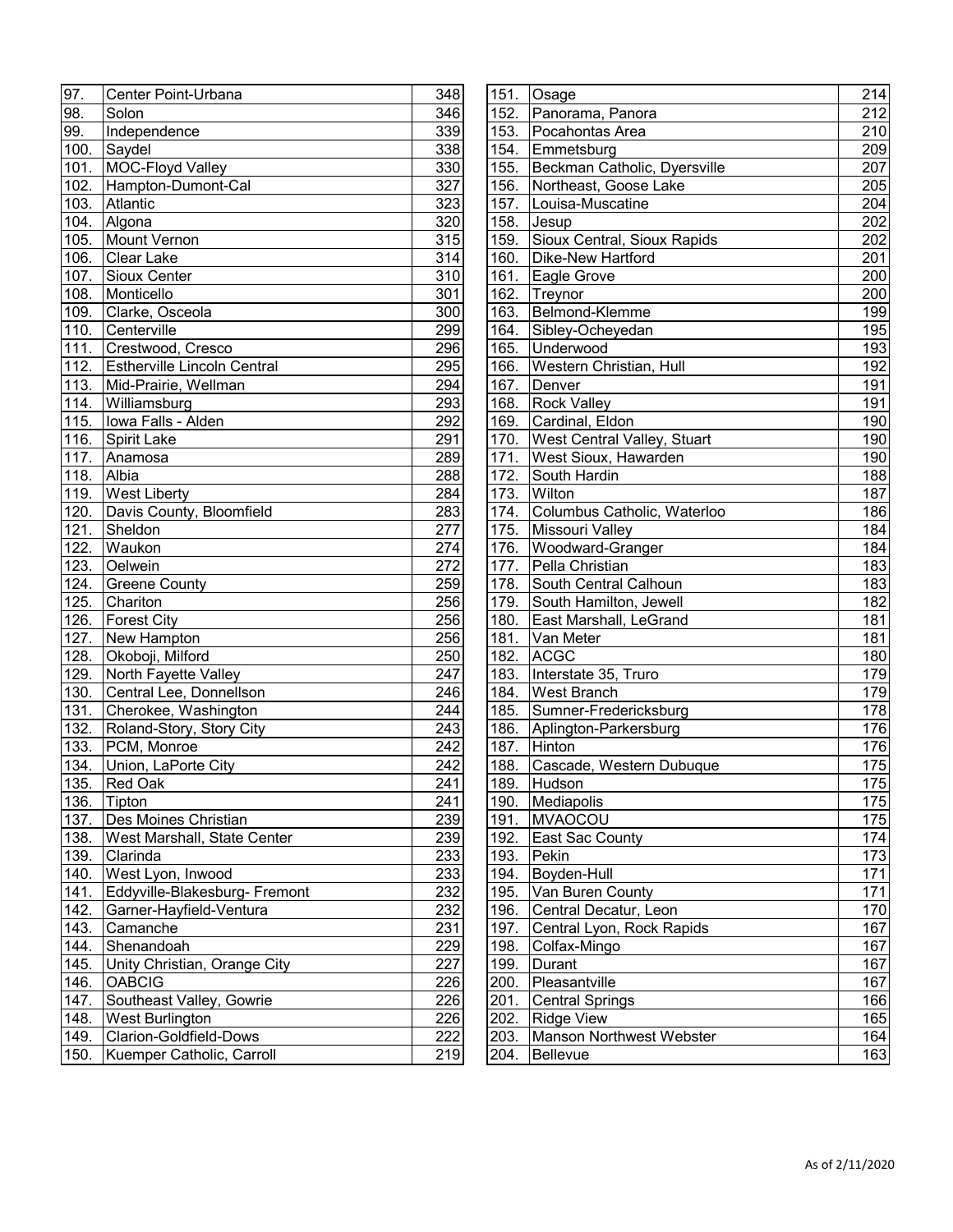| 205.               | Postville                              | 161              |
|--------------------|----------------------------------------|------------------|
| 206.               | Regina, Iowa City                      | 159              |
| 207.               | <b>Woodward Academy</b>                | 158              |
| $\overline{208}$ . | AHSTW, Avoca                           | 156              |
| 209.               | Alta-Aurelia                           | 156              |
| 210.               | Tri-Center, Neola                      | 156              |
| 211.               | Clayton Ridge, Guttenberg              | 153              |
| 212.               | <b>Lake Mills</b>                      | 153              |
| 213.               | <b>MFL MarMac</b>                      | 153              |
| 214.               | North Linn, Troy Mills                 | 153              |
| 215.               | North Union                            | 153              |
| 216.               | Ogden                                  | 153              |
| 217.               | Grundy Center                          | 152              |
| 218.               | <b>IKM-Manning</b>                     | 152              |
| 219.               | Madrid                                 | 152              |
| 220.               | North Cedar, Stanwood                  | $\overline{1}52$ |
| 221.               | West Fork, Sheffield                   | 152              |
| 222.               | South Winneshiek, Calmar               | 151              |
| 223.               | Danville                               | 150              |
| 224.               | Lawton-Bronson                         | 149              |
| 225.               | Mount Ayr                              | 148              |
| 226.               | West Monona, Onawa                     | 148              |
| 227.               | Maquoketa Valley, Delhi                | 147              |
| 228.               | Nodaway Valley                         | 147              |
| 229.               | Columbus Community, Columbus Community | 146              |
| 230.               | Starmont                               | 146              |
| 231.               | Alburnett                              | 144              |
| 232.               | Earlham                                | 144              |
| 233.               | South O'Brien, Paullina                | 144              |
| 234.               | Wapello                                | 143              |
| 235.               | Wapsie Valley, Fairbank                | 143              |
| 236.               | West Hancock, Britt                    | 141              |
| 237.               | Sigourney                              | 140              |
| 238.               | East Buchanan, Winthrop                | 138              |
| 239.               | Woodbury Central, Moville              | 138              |
| 240.               | Lynnville-Sully                        | 137              |
| $\overline{241}$ . | Southwest Valley                       | 137              |
| 242.               | Akron-Westfield                        | 136              |
| 243.               | Sidney                                 | 136              |
| 244.               | Logan-Magnolia                         | 135              |
| 245.               | Saint Ansgar                           | 134              |
| 246.               | Hartley-Melvin-Sanborn                 | 133              |
| 247.               | Newell-Fonda                           | 133              |
| 248.               | <b>Belle Plaine</b>                    | 132              |
| 249.               | Lisbon                                 | 132              |
| 250.               | AGWSR, Ackley                          | 131              |
| 251.               | Highland, Riverside                    | 131              |
| 252.               | <b>BCLUW, Conrad</b>                   | 130              |
| 253.               | New London                             | 129              |
| 254.               | St. Edmond, Fort Dodge                 | 129              |
| 255.               | Iowa Valley, Marengo                   | 128              |
| 256.               | Westwood, Sloan                        | 128              |
| 257.               | <b>MMCRU</b>                           | 126              |
| 258.               | Nashua-Plainfield                      | 126              |
|                    |                                        |                  |

| 206.<br>Regina, Iowa City<br>159<br>260.<br>East Union, Afton<br>North Butler, Greene<br><b>Woodward Academy</b><br>158<br>261.<br>207.<br>Southeast Warren, Liberty Center<br>AHSTW, Avoca<br>156<br>262.<br>208.<br>Alta-Aurelia<br>156<br>Wayne, Corydon<br>263.<br>209.<br>Tri-Center, Neola<br>210.<br>156<br>264.<br>Edgewood-Colesburg<br>Northwood-Kensett<br>Clayton Ridge, Guttenberg<br>265.<br><u> 211. </u><br>153<br><b>Lake Mills</b><br>Riverside, Oakland<br><u> 212. </u><br>153<br>266.<br>MFL MarMac<br>St. Albert, Council Bluffs<br>213.<br>267.<br>153<br>North Linn, Troy Mills<br>Newman Catholic, Mason City<br>214.<br>153<br>268.<br>Martensdale-St. Marys<br>215.<br>North Union<br>269.<br>153<br>216.<br>Ogden<br>Midland, Wyoming<br>153<br>270.<br><b>Grundy Center</b><br>GMG, Garwin<br>217.<br>152<br>271.<br>218.<br><b>IKM-Manning</b><br>152<br>B-G-M, Brooklyn<br>272.<br>219.<br>Madrid<br>152<br>273.<br><b>Easton Valley</b><br>220.<br>Winfield-Mt. Union<br>North Cedar, Stanwood<br>152<br>274.<br>West Fork, Sheffield<br>CAM, Anita<br>221.<br>152<br>275.<br>222.<br>South Winneshiek, Calmar<br>151<br><b>Grand View Christian School</b><br>276.<br>223.<br>Danville<br>150<br>277.<br>Lone Tree<br>Gehlen Catholic, LeMars<br>224.<br>Lawton-Bronson<br>149<br>278.<br>225.<br>279.<br>North Tama, Traer<br><b>Mount Ayr</b><br>148<br>West Monona, Onawa<br>148<br>226.<br>280.<br>Lenox<br>Maquoketa Valley, Delhi<br>Audubon<br>227.<br>147<br>281.<br>Bishop Garrigan, Algona<br>Nodaway Valley<br>147<br>282.<br>228.<br>Columbus Community, Columbus Community<br>Kingsley-Pierson<br>229.<br>146<br>283.<br>WACO, Wayland<br>230.<br>Starmont<br>284.<br>146<br>Alburnett<br>231.<br>144<br>285.<br>Montezuma<br>Earlham<br>Notre Dame, Burlington<br><u>232.</u><br>286.<br>144<br>233.<br>South O'Brien, Paullina<br>287.<br>Dunkerton<br>144<br>234.<br>Wapello<br><b>East Mills</b><br>143<br>288.<br>Wapsie Valley, Fairbank<br>235.<br>143<br>Rockford<br>289.<br>236.<br>West Hancock, Britt<br>141<br>290.<br>Central, Elkader<br>237.<br>Tripoli<br>140<br>291.<br>Sigourney<br>East Buchanan, Winthrop<br>Springville<br>238.<br>138<br>292.<br>Woodbury Central, Moville<br>Boyer Valley, Dunlap<br>239.<br>138<br>293.<br>Lynnville-Sully<br>137<br>294. George-Little Rock<br>240.<br>Southwest Valley<br>Gladbrook-Reinbeck<br>241.<br>137<br>295.<br>Akron-Westfield<br>136<br><b>Central City</b><br>242.<br>296.<br>136<br>297. River Valley, Correctionville<br>243. Sidney<br>244. Logan-Magnolia<br>135<br>298. Woodbine<br>English Valleys, North English<br>245.<br>Saint Ansgar<br>134<br>299.<br>246. Hartley-Melvin-Sanborn<br>133<br>300.<br>Colo-Nesco<br>Griswold<br><u>247.</u><br>Newell-Fonda<br>133<br>301.<br><u>248.</u><br><b>Belle Plaine</b><br>302. Bedford<br>132<br><u>249.</u><br>303. Fremont-Mills, Tabor<br>Lisbon<br>132<br><u>250.</u><br>AGWSR, Ackley<br>131<br>304. Calamus-Wheatland<br><u> 251. </u><br>Highland, Riverside<br>131<br>305. Baxter<br><u>252.</u><br>Coon Rapids-Bayard<br><b>BCLUW, Conrad</b><br>130<br>306.<br>253.<br>New London<br>129<br>Don Bosco, Gilbertville<br>307.<br>254.<br>St. Edmond, Fort Dodge<br>129<br>308.<br>Moravia<br>255.<br>Iowa Valley, Marengo<br>128<br>309.<br>Kee, Lansing<br>256.<br>Westwood, Sloan<br>128<br>Janesville<br>310.<br><b>MMCRU</b> | 205. | Postville | 161 | 259. | North Mahaska, New Sharon       | 126 |
|----------------------------------------------------------------------------------------------------------------------------------------------------------------------------------------------------------------------------------------------------------------------------------------------------------------------------------------------------------------------------------------------------------------------------------------------------------------------------------------------------------------------------------------------------------------------------------------------------------------------------------------------------------------------------------------------------------------------------------------------------------------------------------------------------------------------------------------------------------------------------------------------------------------------------------------------------------------------------------------------------------------------------------------------------------------------------------------------------------------------------------------------------------------------------------------------------------------------------------------------------------------------------------------------------------------------------------------------------------------------------------------------------------------------------------------------------------------------------------------------------------------------------------------------------------------------------------------------------------------------------------------------------------------------------------------------------------------------------------------------------------------------------------------------------------------------------------------------------------------------------------------------------------------------------------------------------------------------------------------------------------------------------------------------------------------------------------------------------------------------------------------------------------------------------------------------------------------------------------------------------------------------------------------------------------------------------------------------------------------------------------------------------------------------------------------------------------------------------------------------------------------------------------------------------------------------------------------------------------------------------------------------------------------------------------------------------------------------------------------------------------------------------------------------------------------------------------------------------------------------------------------------------------------------------------------------------------------------------------------------------------------------------------------------------------------------------------------------------------------------------------------------------------------------------------------------------------------------------------------------------------------------------------------------------------------------------------------------------------------------------------------------------------------|------|-----------|-----|------|---------------------------------|-----|
|                                                                                                                                                                                                                                                                                                                                                                                                                                                                                                                                                                                                                                                                                                                                                                                                                                                                                                                                                                                                                                                                                                                                                                                                                                                                                                                                                                                                                                                                                                                                                                                                                                                                                                                                                                                                                                                                                                                                                                                                                                                                                                                                                                                                                                                                                                                                                                                                                                                                                                                                                                                                                                                                                                                                                                                                                                                                                                                                                                                                                                                                                                                                                                                                                                                                                                                                                                                                                |      |           |     |      |                                 | 125 |
|                                                                                                                                                                                                                                                                                                                                                                                                                                                                                                                                                                                                                                                                                                                                                                                                                                                                                                                                                                                                                                                                                                                                                                                                                                                                                                                                                                                                                                                                                                                                                                                                                                                                                                                                                                                                                                                                                                                                                                                                                                                                                                                                                                                                                                                                                                                                                                                                                                                                                                                                                                                                                                                                                                                                                                                                                                                                                                                                                                                                                                                                                                                                                                                                                                                                                                                                                                                                                |      |           |     |      |                                 | 125 |
|                                                                                                                                                                                                                                                                                                                                                                                                                                                                                                                                                                                                                                                                                                                                                                                                                                                                                                                                                                                                                                                                                                                                                                                                                                                                                                                                                                                                                                                                                                                                                                                                                                                                                                                                                                                                                                                                                                                                                                                                                                                                                                                                                                                                                                                                                                                                                                                                                                                                                                                                                                                                                                                                                                                                                                                                                                                                                                                                                                                                                                                                                                                                                                                                                                                                                                                                                                                                                |      |           |     |      |                                 | 124 |
|                                                                                                                                                                                                                                                                                                                                                                                                                                                                                                                                                                                                                                                                                                                                                                                                                                                                                                                                                                                                                                                                                                                                                                                                                                                                                                                                                                                                                                                                                                                                                                                                                                                                                                                                                                                                                                                                                                                                                                                                                                                                                                                                                                                                                                                                                                                                                                                                                                                                                                                                                                                                                                                                                                                                                                                                                                                                                                                                                                                                                                                                                                                                                                                                                                                                                                                                                                                                                |      |           |     |      |                                 | 124 |
|                                                                                                                                                                                                                                                                                                                                                                                                                                                                                                                                                                                                                                                                                                                                                                                                                                                                                                                                                                                                                                                                                                                                                                                                                                                                                                                                                                                                                                                                                                                                                                                                                                                                                                                                                                                                                                                                                                                                                                                                                                                                                                                                                                                                                                                                                                                                                                                                                                                                                                                                                                                                                                                                                                                                                                                                                                                                                                                                                                                                                                                                                                                                                                                                                                                                                                                                                                                                                |      |           |     |      |                                 | 123 |
|                                                                                                                                                                                                                                                                                                                                                                                                                                                                                                                                                                                                                                                                                                                                                                                                                                                                                                                                                                                                                                                                                                                                                                                                                                                                                                                                                                                                                                                                                                                                                                                                                                                                                                                                                                                                                                                                                                                                                                                                                                                                                                                                                                                                                                                                                                                                                                                                                                                                                                                                                                                                                                                                                                                                                                                                                                                                                                                                                                                                                                                                                                                                                                                                                                                                                                                                                                                                                |      |           |     |      |                                 | 122 |
|                                                                                                                                                                                                                                                                                                                                                                                                                                                                                                                                                                                                                                                                                                                                                                                                                                                                                                                                                                                                                                                                                                                                                                                                                                                                                                                                                                                                                                                                                                                                                                                                                                                                                                                                                                                                                                                                                                                                                                                                                                                                                                                                                                                                                                                                                                                                                                                                                                                                                                                                                                                                                                                                                                                                                                                                                                                                                                                                                                                                                                                                                                                                                                                                                                                                                                                                                                                                                |      |           |     |      |                                 | 120 |
|                                                                                                                                                                                                                                                                                                                                                                                                                                                                                                                                                                                                                                                                                                                                                                                                                                                                                                                                                                                                                                                                                                                                                                                                                                                                                                                                                                                                                                                                                                                                                                                                                                                                                                                                                                                                                                                                                                                                                                                                                                                                                                                                                                                                                                                                                                                                                                                                                                                                                                                                                                                                                                                                                                                                                                                                                                                                                                                                                                                                                                                                                                                                                                                                                                                                                                                                                                                                                |      |           |     |      |                                 | 119 |
|                                                                                                                                                                                                                                                                                                                                                                                                                                                                                                                                                                                                                                                                                                                                                                                                                                                                                                                                                                                                                                                                                                                                                                                                                                                                                                                                                                                                                                                                                                                                                                                                                                                                                                                                                                                                                                                                                                                                                                                                                                                                                                                                                                                                                                                                                                                                                                                                                                                                                                                                                                                                                                                                                                                                                                                                                                                                                                                                                                                                                                                                                                                                                                                                                                                                                                                                                                                                                |      |           |     |      |                                 | 118 |
|                                                                                                                                                                                                                                                                                                                                                                                                                                                                                                                                                                                                                                                                                                                                                                                                                                                                                                                                                                                                                                                                                                                                                                                                                                                                                                                                                                                                                                                                                                                                                                                                                                                                                                                                                                                                                                                                                                                                                                                                                                                                                                                                                                                                                                                                                                                                                                                                                                                                                                                                                                                                                                                                                                                                                                                                                                                                                                                                                                                                                                                                                                                                                                                                                                                                                                                                                                                                                |      |           |     |      |                                 | 117 |
|                                                                                                                                                                                                                                                                                                                                                                                                                                                                                                                                                                                                                                                                                                                                                                                                                                                                                                                                                                                                                                                                                                                                                                                                                                                                                                                                                                                                                                                                                                                                                                                                                                                                                                                                                                                                                                                                                                                                                                                                                                                                                                                                                                                                                                                                                                                                                                                                                                                                                                                                                                                                                                                                                                                                                                                                                                                                                                                                                                                                                                                                                                                                                                                                                                                                                                                                                                                                                |      |           |     |      |                                 | 117 |
|                                                                                                                                                                                                                                                                                                                                                                                                                                                                                                                                                                                                                                                                                                                                                                                                                                                                                                                                                                                                                                                                                                                                                                                                                                                                                                                                                                                                                                                                                                                                                                                                                                                                                                                                                                                                                                                                                                                                                                                                                                                                                                                                                                                                                                                                                                                                                                                                                                                                                                                                                                                                                                                                                                                                                                                                                                                                                                                                                                                                                                                                                                                                                                                                                                                                                                                                                                                                                |      |           |     |      |                                 | 116 |
|                                                                                                                                                                                                                                                                                                                                                                                                                                                                                                                                                                                                                                                                                                                                                                                                                                                                                                                                                                                                                                                                                                                                                                                                                                                                                                                                                                                                                                                                                                                                                                                                                                                                                                                                                                                                                                                                                                                                                                                                                                                                                                                                                                                                                                                                                                                                                                                                                                                                                                                                                                                                                                                                                                                                                                                                                                                                                                                                                                                                                                                                                                                                                                                                                                                                                                                                                                                                                |      |           |     |      |                                 | 115 |
|                                                                                                                                                                                                                                                                                                                                                                                                                                                                                                                                                                                                                                                                                                                                                                                                                                                                                                                                                                                                                                                                                                                                                                                                                                                                                                                                                                                                                                                                                                                                                                                                                                                                                                                                                                                                                                                                                                                                                                                                                                                                                                                                                                                                                                                                                                                                                                                                                                                                                                                                                                                                                                                                                                                                                                                                                                                                                                                                                                                                                                                                                                                                                                                                                                                                                                                                                                                                                |      |           |     |      |                                 | 113 |
|                                                                                                                                                                                                                                                                                                                                                                                                                                                                                                                                                                                                                                                                                                                                                                                                                                                                                                                                                                                                                                                                                                                                                                                                                                                                                                                                                                                                                                                                                                                                                                                                                                                                                                                                                                                                                                                                                                                                                                                                                                                                                                                                                                                                                                                                                                                                                                                                                                                                                                                                                                                                                                                                                                                                                                                                                                                                                                                                                                                                                                                                                                                                                                                                                                                                                                                                                                                                                |      |           |     |      |                                 | 112 |
|                                                                                                                                                                                                                                                                                                                                                                                                                                                                                                                                                                                                                                                                                                                                                                                                                                                                                                                                                                                                                                                                                                                                                                                                                                                                                                                                                                                                                                                                                                                                                                                                                                                                                                                                                                                                                                                                                                                                                                                                                                                                                                                                                                                                                                                                                                                                                                                                                                                                                                                                                                                                                                                                                                                                                                                                                                                                                                                                                                                                                                                                                                                                                                                                                                                                                                                                                                                                                |      |           |     |      |                                 | 111 |
|                                                                                                                                                                                                                                                                                                                                                                                                                                                                                                                                                                                                                                                                                                                                                                                                                                                                                                                                                                                                                                                                                                                                                                                                                                                                                                                                                                                                                                                                                                                                                                                                                                                                                                                                                                                                                                                                                                                                                                                                                                                                                                                                                                                                                                                                                                                                                                                                                                                                                                                                                                                                                                                                                                                                                                                                                                                                                                                                                                                                                                                                                                                                                                                                                                                                                                                                                                                                                |      |           |     |      |                                 | 111 |
|                                                                                                                                                                                                                                                                                                                                                                                                                                                                                                                                                                                                                                                                                                                                                                                                                                                                                                                                                                                                                                                                                                                                                                                                                                                                                                                                                                                                                                                                                                                                                                                                                                                                                                                                                                                                                                                                                                                                                                                                                                                                                                                                                                                                                                                                                                                                                                                                                                                                                                                                                                                                                                                                                                                                                                                                                                                                                                                                                                                                                                                                                                                                                                                                                                                                                                                                                                                                                |      |           |     |      |                                 | 111 |
|                                                                                                                                                                                                                                                                                                                                                                                                                                                                                                                                                                                                                                                                                                                                                                                                                                                                                                                                                                                                                                                                                                                                                                                                                                                                                                                                                                                                                                                                                                                                                                                                                                                                                                                                                                                                                                                                                                                                                                                                                                                                                                                                                                                                                                                                                                                                                                                                                                                                                                                                                                                                                                                                                                                                                                                                                                                                                                                                                                                                                                                                                                                                                                                                                                                                                                                                                                                                                |      |           |     |      |                                 | 110 |
|                                                                                                                                                                                                                                                                                                                                                                                                                                                                                                                                                                                                                                                                                                                                                                                                                                                                                                                                                                                                                                                                                                                                                                                                                                                                                                                                                                                                                                                                                                                                                                                                                                                                                                                                                                                                                                                                                                                                                                                                                                                                                                                                                                                                                                                                                                                                                                                                                                                                                                                                                                                                                                                                                                                                                                                                                                                                                                                                                                                                                                                                                                                                                                                                                                                                                                                                                                                                                |      |           |     |      |                                 | 110 |
|                                                                                                                                                                                                                                                                                                                                                                                                                                                                                                                                                                                                                                                                                                                                                                                                                                                                                                                                                                                                                                                                                                                                                                                                                                                                                                                                                                                                                                                                                                                                                                                                                                                                                                                                                                                                                                                                                                                                                                                                                                                                                                                                                                                                                                                                                                                                                                                                                                                                                                                                                                                                                                                                                                                                                                                                                                                                                                                                                                                                                                                                                                                                                                                                                                                                                                                                                                                                                |      |           |     |      |                                 | 109 |
|                                                                                                                                                                                                                                                                                                                                                                                                                                                                                                                                                                                                                                                                                                                                                                                                                                                                                                                                                                                                                                                                                                                                                                                                                                                                                                                                                                                                                                                                                                                                                                                                                                                                                                                                                                                                                                                                                                                                                                                                                                                                                                                                                                                                                                                                                                                                                                                                                                                                                                                                                                                                                                                                                                                                                                                                                                                                                                                                                                                                                                                                                                                                                                                                                                                                                                                                                                                                                |      |           |     |      |                                 | 107 |
|                                                                                                                                                                                                                                                                                                                                                                                                                                                                                                                                                                                                                                                                                                                                                                                                                                                                                                                                                                                                                                                                                                                                                                                                                                                                                                                                                                                                                                                                                                                                                                                                                                                                                                                                                                                                                                                                                                                                                                                                                                                                                                                                                                                                                                                                                                                                                                                                                                                                                                                                                                                                                                                                                                                                                                                                                                                                                                                                                                                                                                                                                                                                                                                                                                                                                                                                                                                                                |      |           |     |      |                                 | 107 |
|                                                                                                                                                                                                                                                                                                                                                                                                                                                                                                                                                                                                                                                                                                                                                                                                                                                                                                                                                                                                                                                                                                                                                                                                                                                                                                                                                                                                                                                                                                                                                                                                                                                                                                                                                                                                                                                                                                                                                                                                                                                                                                                                                                                                                                                                                                                                                                                                                                                                                                                                                                                                                                                                                                                                                                                                                                                                                                                                                                                                                                                                                                                                                                                                                                                                                                                                                                                                                |      |           |     |      |                                 | 107 |
|                                                                                                                                                                                                                                                                                                                                                                                                                                                                                                                                                                                                                                                                                                                                                                                                                                                                                                                                                                                                                                                                                                                                                                                                                                                                                                                                                                                                                                                                                                                                                                                                                                                                                                                                                                                                                                                                                                                                                                                                                                                                                                                                                                                                                                                                                                                                                                                                                                                                                                                                                                                                                                                                                                                                                                                                                                                                                                                                                                                                                                                                                                                                                                                                                                                                                                                                                                                                                |      |           |     |      |                                 | 106 |
|                                                                                                                                                                                                                                                                                                                                                                                                                                                                                                                                                                                                                                                                                                                                                                                                                                                                                                                                                                                                                                                                                                                                                                                                                                                                                                                                                                                                                                                                                                                                                                                                                                                                                                                                                                                                                                                                                                                                                                                                                                                                                                                                                                                                                                                                                                                                                                                                                                                                                                                                                                                                                                                                                                                                                                                                                                                                                                                                                                                                                                                                                                                                                                                                                                                                                                                                                                                                                |      |           |     |      |                                 | 105 |
|                                                                                                                                                                                                                                                                                                                                                                                                                                                                                                                                                                                                                                                                                                                                                                                                                                                                                                                                                                                                                                                                                                                                                                                                                                                                                                                                                                                                                                                                                                                                                                                                                                                                                                                                                                                                                                                                                                                                                                                                                                                                                                                                                                                                                                                                                                                                                                                                                                                                                                                                                                                                                                                                                                                                                                                                                                                                                                                                                                                                                                                                                                                                                                                                                                                                                                                                                                                                                |      |           |     |      |                                 | 104 |
|                                                                                                                                                                                                                                                                                                                                                                                                                                                                                                                                                                                                                                                                                                                                                                                                                                                                                                                                                                                                                                                                                                                                                                                                                                                                                                                                                                                                                                                                                                                                                                                                                                                                                                                                                                                                                                                                                                                                                                                                                                                                                                                                                                                                                                                                                                                                                                                                                                                                                                                                                                                                                                                                                                                                                                                                                                                                                                                                                                                                                                                                                                                                                                                                                                                                                                                                                                                                                |      |           |     |      |                                 | 103 |
|                                                                                                                                                                                                                                                                                                                                                                                                                                                                                                                                                                                                                                                                                                                                                                                                                                                                                                                                                                                                                                                                                                                                                                                                                                                                                                                                                                                                                                                                                                                                                                                                                                                                                                                                                                                                                                                                                                                                                                                                                                                                                                                                                                                                                                                                                                                                                                                                                                                                                                                                                                                                                                                                                                                                                                                                                                                                                                                                                                                                                                                                                                                                                                                                                                                                                                                                                                                                                |      |           |     |      |                                 | 103 |
|                                                                                                                                                                                                                                                                                                                                                                                                                                                                                                                                                                                                                                                                                                                                                                                                                                                                                                                                                                                                                                                                                                                                                                                                                                                                                                                                                                                                                                                                                                                                                                                                                                                                                                                                                                                                                                                                                                                                                                                                                                                                                                                                                                                                                                                                                                                                                                                                                                                                                                                                                                                                                                                                                                                                                                                                                                                                                                                                                                                                                                                                                                                                                                                                                                                                                                                                                                                                                |      |           |     |      |                                 | 103 |
|                                                                                                                                                                                                                                                                                                                                                                                                                                                                                                                                                                                                                                                                                                                                                                                                                                                                                                                                                                                                                                                                                                                                                                                                                                                                                                                                                                                                                                                                                                                                                                                                                                                                                                                                                                                                                                                                                                                                                                                                                                                                                                                                                                                                                                                                                                                                                                                                                                                                                                                                                                                                                                                                                                                                                                                                                                                                                                                                                                                                                                                                                                                                                                                                                                                                                                                                                                                                                |      |           |     |      |                                 | 102 |
|                                                                                                                                                                                                                                                                                                                                                                                                                                                                                                                                                                                                                                                                                                                                                                                                                                                                                                                                                                                                                                                                                                                                                                                                                                                                                                                                                                                                                                                                                                                                                                                                                                                                                                                                                                                                                                                                                                                                                                                                                                                                                                                                                                                                                                                                                                                                                                                                                                                                                                                                                                                                                                                                                                                                                                                                                                                                                                                                                                                                                                                                                                                                                                                                                                                                                                                                                                                                                |      |           |     |      |                                 | 102 |
|                                                                                                                                                                                                                                                                                                                                                                                                                                                                                                                                                                                                                                                                                                                                                                                                                                                                                                                                                                                                                                                                                                                                                                                                                                                                                                                                                                                                                                                                                                                                                                                                                                                                                                                                                                                                                                                                                                                                                                                                                                                                                                                                                                                                                                                                                                                                                                                                                                                                                                                                                                                                                                                                                                                                                                                                                                                                                                                                                                                                                                                                                                                                                                                                                                                                                                                                                                                                                |      |           |     |      |                                 | 101 |
|                                                                                                                                                                                                                                                                                                                                                                                                                                                                                                                                                                                                                                                                                                                                                                                                                                                                                                                                                                                                                                                                                                                                                                                                                                                                                                                                                                                                                                                                                                                                                                                                                                                                                                                                                                                                                                                                                                                                                                                                                                                                                                                                                                                                                                                                                                                                                                                                                                                                                                                                                                                                                                                                                                                                                                                                                                                                                                                                                                                                                                                                                                                                                                                                                                                                                                                                                                                                                |      |           |     |      |                                 | 100 |
|                                                                                                                                                                                                                                                                                                                                                                                                                                                                                                                                                                                                                                                                                                                                                                                                                                                                                                                                                                                                                                                                                                                                                                                                                                                                                                                                                                                                                                                                                                                                                                                                                                                                                                                                                                                                                                                                                                                                                                                                                                                                                                                                                                                                                                                                                                                                                                                                                                                                                                                                                                                                                                                                                                                                                                                                                                                                                                                                                                                                                                                                                                                                                                                                                                                                                                                                                                                                                |      |           |     |      |                                 | 100 |
|                                                                                                                                                                                                                                                                                                                                                                                                                                                                                                                                                                                                                                                                                                                                                                                                                                                                                                                                                                                                                                                                                                                                                                                                                                                                                                                                                                                                                                                                                                                                                                                                                                                                                                                                                                                                                                                                                                                                                                                                                                                                                                                                                                                                                                                                                                                                                                                                                                                                                                                                                                                                                                                                                                                                                                                                                                                                                                                                                                                                                                                                                                                                                                                                                                                                                                                                                                                                                |      |           |     |      |                                 | 100 |
|                                                                                                                                                                                                                                                                                                                                                                                                                                                                                                                                                                                                                                                                                                                                                                                                                                                                                                                                                                                                                                                                                                                                                                                                                                                                                                                                                                                                                                                                                                                                                                                                                                                                                                                                                                                                                                                                                                                                                                                                                                                                                                                                                                                                                                                                                                                                                                                                                                                                                                                                                                                                                                                                                                                                                                                                                                                                                                                                                                                                                                                                                                                                                                                                                                                                                                                                                                                                                |      |           |     |      |                                 | 99  |
|                                                                                                                                                                                                                                                                                                                                                                                                                                                                                                                                                                                                                                                                                                                                                                                                                                                                                                                                                                                                                                                                                                                                                                                                                                                                                                                                                                                                                                                                                                                                                                                                                                                                                                                                                                                                                                                                                                                                                                                                                                                                                                                                                                                                                                                                                                                                                                                                                                                                                                                                                                                                                                                                                                                                                                                                                                                                                                                                                                                                                                                                                                                                                                                                                                                                                                                                                                                                                |      |           |     |      |                                 | 99  |
|                                                                                                                                                                                                                                                                                                                                                                                                                                                                                                                                                                                                                                                                                                                                                                                                                                                                                                                                                                                                                                                                                                                                                                                                                                                                                                                                                                                                                                                                                                                                                                                                                                                                                                                                                                                                                                                                                                                                                                                                                                                                                                                                                                                                                                                                                                                                                                                                                                                                                                                                                                                                                                                                                                                                                                                                                                                                                                                                                                                                                                                                                                                                                                                                                                                                                                                                                                                                                |      |           |     |      |                                 | 99  |
|                                                                                                                                                                                                                                                                                                                                                                                                                                                                                                                                                                                                                                                                                                                                                                                                                                                                                                                                                                                                                                                                                                                                                                                                                                                                                                                                                                                                                                                                                                                                                                                                                                                                                                                                                                                                                                                                                                                                                                                                                                                                                                                                                                                                                                                                                                                                                                                                                                                                                                                                                                                                                                                                                                                                                                                                                                                                                                                                                                                                                                                                                                                                                                                                                                                                                                                                                                                                                |      |           |     |      |                                 | 98  |
|                                                                                                                                                                                                                                                                                                                                                                                                                                                                                                                                                                                                                                                                                                                                                                                                                                                                                                                                                                                                                                                                                                                                                                                                                                                                                                                                                                                                                                                                                                                                                                                                                                                                                                                                                                                                                                                                                                                                                                                                                                                                                                                                                                                                                                                                                                                                                                                                                                                                                                                                                                                                                                                                                                                                                                                                                                                                                                                                                                                                                                                                                                                                                                                                                                                                                                                                                                                                                |      |           |     |      |                                 | 97  |
|                                                                                                                                                                                                                                                                                                                                                                                                                                                                                                                                                                                                                                                                                                                                                                                                                                                                                                                                                                                                                                                                                                                                                                                                                                                                                                                                                                                                                                                                                                                                                                                                                                                                                                                                                                                                                                                                                                                                                                                                                                                                                                                                                                                                                                                                                                                                                                                                                                                                                                                                                                                                                                                                                                                                                                                                                                                                                                                                                                                                                                                                                                                                                                                                                                                                                                                                                                                                                |      |           |     |      |                                 | 95  |
|                                                                                                                                                                                                                                                                                                                                                                                                                                                                                                                                                                                                                                                                                                                                                                                                                                                                                                                                                                                                                                                                                                                                                                                                                                                                                                                                                                                                                                                                                                                                                                                                                                                                                                                                                                                                                                                                                                                                                                                                                                                                                                                                                                                                                                                                                                                                                                                                                                                                                                                                                                                                                                                                                                                                                                                                                                                                                                                                                                                                                                                                                                                                                                                                                                                                                                                                                                                                                |      |           |     |      |                                 | 94  |
|                                                                                                                                                                                                                                                                                                                                                                                                                                                                                                                                                                                                                                                                                                                                                                                                                                                                                                                                                                                                                                                                                                                                                                                                                                                                                                                                                                                                                                                                                                                                                                                                                                                                                                                                                                                                                                                                                                                                                                                                                                                                                                                                                                                                                                                                                                                                                                                                                                                                                                                                                                                                                                                                                                                                                                                                                                                                                                                                                                                                                                                                                                                                                                                                                                                                                                                                                                                                                |      |           |     |      |                                 | 93  |
|                                                                                                                                                                                                                                                                                                                                                                                                                                                                                                                                                                                                                                                                                                                                                                                                                                                                                                                                                                                                                                                                                                                                                                                                                                                                                                                                                                                                                                                                                                                                                                                                                                                                                                                                                                                                                                                                                                                                                                                                                                                                                                                                                                                                                                                                                                                                                                                                                                                                                                                                                                                                                                                                                                                                                                                                                                                                                                                                                                                                                                                                                                                                                                                                                                                                                                                                                                                                                |      |           |     |      |                                 | 91  |
|                                                                                                                                                                                                                                                                                                                                                                                                                                                                                                                                                                                                                                                                                                                                                                                                                                                                                                                                                                                                                                                                                                                                                                                                                                                                                                                                                                                                                                                                                                                                                                                                                                                                                                                                                                                                                                                                                                                                                                                                                                                                                                                                                                                                                                                                                                                                                                                                                                                                                                                                                                                                                                                                                                                                                                                                                                                                                                                                                                                                                                                                                                                                                                                                                                                                                                                                                                                                                |      |           |     |      |                                 | 90  |
|                                                                                                                                                                                                                                                                                                                                                                                                                                                                                                                                                                                                                                                                                                                                                                                                                                                                                                                                                                                                                                                                                                                                                                                                                                                                                                                                                                                                                                                                                                                                                                                                                                                                                                                                                                                                                                                                                                                                                                                                                                                                                                                                                                                                                                                                                                                                                                                                                                                                                                                                                                                                                                                                                                                                                                                                                                                                                                                                                                                                                                                                                                                                                                                                                                                                                                                                                                                                                |      |           |     |      |                                 | 89  |
|                                                                                                                                                                                                                                                                                                                                                                                                                                                                                                                                                                                                                                                                                                                                                                                                                                                                                                                                                                                                                                                                                                                                                                                                                                                                                                                                                                                                                                                                                                                                                                                                                                                                                                                                                                                                                                                                                                                                                                                                                                                                                                                                                                                                                                                                                                                                                                                                                                                                                                                                                                                                                                                                                                                                                                                                                                                                                                                                                                                                                                                                                                                                                                                                                                                                                                                                                                                                                |      |           |     |      |                                 | 89  |
|                                                                                                                                                                                                                                                                                                                                                                                                                                                                                                                                                                                                                                                                                                                                                                                                                                                                                                                                                                                                                                                                                                                                                                                                                                                                                                                                                                                                                                                                                                                                                                                                                                                                                                                                                                                                                                                                                                                                                                                                                                                                                                                                                                                                                                                                                                                                                                                                                                                                                                                                                                                                                                                                                                                                                                                                                                                                                                                                                                                                                                                                                                                                                                                                                                                                                                                                                                                                                |      |           |     |      |                                 | 88  |
|                                                                                                                                                                                                                                                                                                                                                                                                                                                                                                                                                                                                                                                                                                                                                                                                                                                                                                                                                                                                                                                                                                                                                                                                                                                                                                                                                                                                                                                                                                                                                                                                                                                                                                                                                                                                                                                                                                                                                                                                                                                                                                                                                                                                                                                                                                                                                                                                                                                                                                                                                                                                                                                                                                                                                                                                                                                                                                                                                                                                                                                                                                                                                                                                                                                                                                                                                                                                                |      |           |     |      |                                 | 86  |
|                                                                                                                                                                                                                                                                                                                                                                                                                                                                                                                                                                                                                                                                                                                                                                                                                                                                                                                                                                                                                                                                                                                                                                                                                                                                                                                                                                                                                                                                                                                                                                                                                                                                                                                                                                                                                                                                                                                                                                                                                                                                                                                                                                                                                                                                                                                                                                                                                                                                                                                                                                                                                                                                                                                                                                                                                                                                                                                                                                                                                                                                                                                                                                                                                                                                                                                                                                                                                |      |           |     |      |                                 | 84  |
|                                                                                                                                                                                                                                                                                                                                                                                                                                                                                                                                                                                                                                                                                                                                                                                                                                                                                                                                                                                                                                                                                                                                                                                                                                                                                                                                                                                                                                                                                                                                                                                                                                                                                                                                                                                                                                                                                                                                                                                                                                                                                                                                                                                                                                                                                                                                                                                                                                                                                                                                                                                                                                                                                                                                                                                                                                                                                                                                                                                                                                                                                                                                                                                                                                                                                                                                                                                                                | 257. |           | 126 | 311. | Turkey Valley, Jackson Junction | 83  |
| Nashua-Plainfield<br>258.<br>126<br>312.<br>Collins-Maxwell                                                                                                                                                                                                                                                                                                                                                                                                                                                                                                                                                                                                                                                                                                                                                                                                                                                                                                                                                                                                                                                                                                                                                                                                                                                                                                                                                                                                                                                                                                                                                                                                                                                                                                                                                                                                                                                                                                                                                                                                                                                                                                                                                                                                                                                                                                                                                                                                                                                                                                                                                                                                                                                                                                                                                                                                                                                                                                                                                                                                                                                                                                                                                                                                                                                                                                                                                    |      |           |     |      |                                 | 82  |